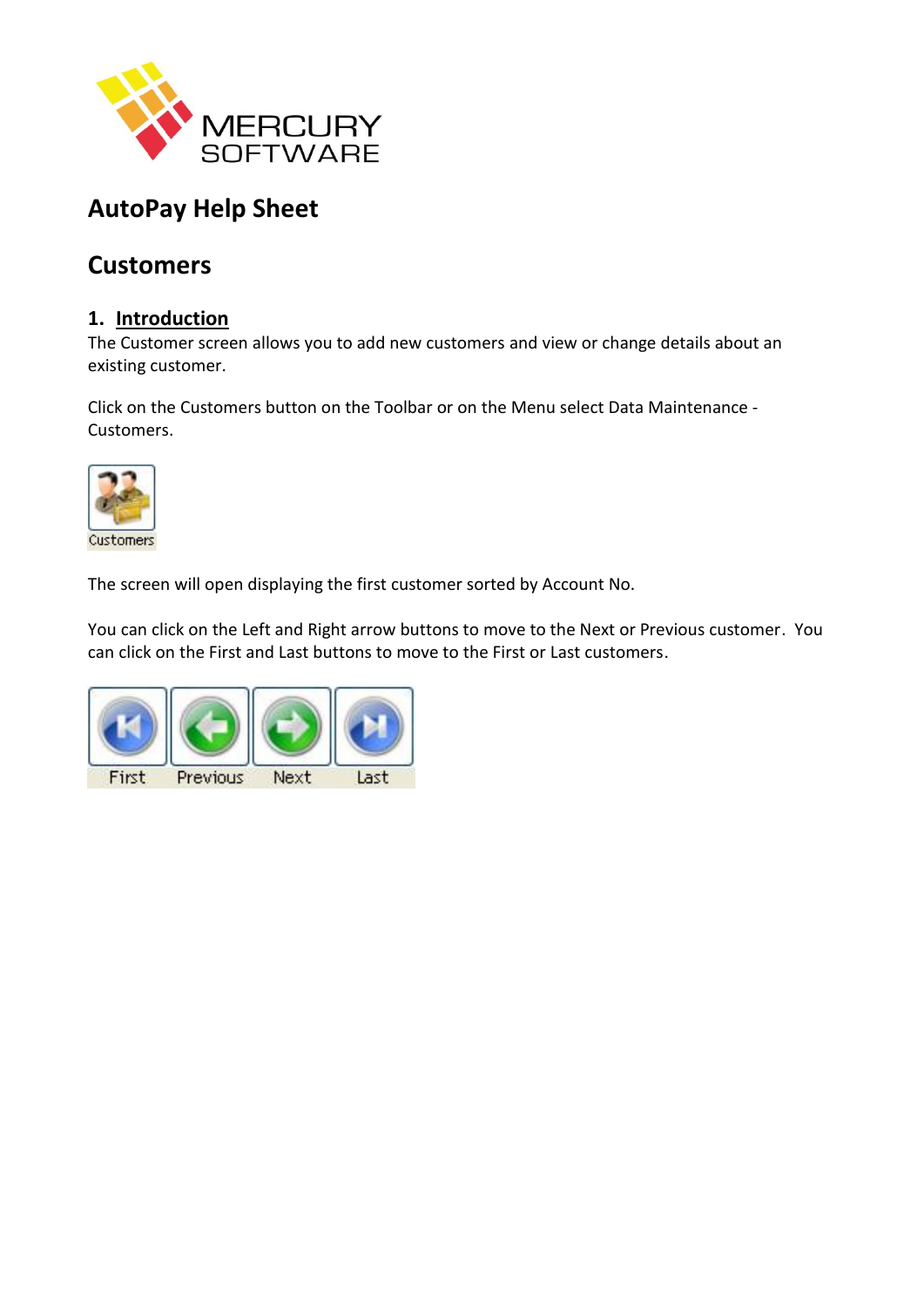# **2. Adding a new Customer**

To add a new customer, click the "Add" button.



| <b>Customer Data Entry / Modification</b><br>Æ                                                                        | $ \Box$ $\times$                                                 |  |  |  |
|-----------------------------------------------------------------------------------------------------------------------|------------------------------------------------------------------|--|--|--|
| Edit<br>Delete<br>First<br>Find<br>Add<br>Help<br>Previous<br>Next<br>Last<br>Search<br>Close<br><b>Customer Data</b> |                                                                  |  |  |  |
| Customer Account:<br><b>Customer Name:</b><br>Address:                                                                | A001<br>Set Group<br>Monthly<br><b>ABC Company Ltd.</b>          |  |  |  |
| Phone No.s:<br>Fax No.:<br>Contact:<br>E-Mail:                                                                        |                                                                  |  |  |  |
| <b>IBAN Number:</b><br>Default Amount:                                                                                | Mandate Sig. Date: 01/02/2013<br>IE36AIBK93312045895875<br>65.00 |  |  |  |
| <b>BIC Number:</b>                                                                                                    | AIBKIE2D<br><b>AIB Bank</b>                                      |  |  |  |
| Bank NSC Code:<br>Bank Account No.:                                                                                   | 93-31-20<br>Dundrum<br>45895875<br>10 Main Street                |  |  |  |
|                                                                                                                       |                                                                  |  |  |  |
| Add/Edit                                                                                                              | <b>Rec 1/2</b><br>Index order: ACCOUNT                           |  |  |  |

Enter the following:

#### **Customer Account**

This is an Account Number or Reference Number which you must use to identify each Customer. This field is also used as the **Unique Mandate Reference** (UMR) which your bank will relate to. The account number can be up to 6 characters long and can be alpha-numeric. It is recommended that you choose a numbering standard and use this consistently in the system.

Some examples of common account numbering standards are:

- Abbreviations of the customers name, for example, a customer called ABC Company Ltd. could be identified as ABC.
- Alpha-numeric using the first letter of the Customers name and a sequence number, for example ABC Company Ltd. could be A001, the next customer whose name begins with A would be A002 etc.
- Numeric sequence, beginning with 0001 and incrementing with each new customer added. Please note that it is advisable to always use the same length of numbers padded with the correct number of zeros, e.g. 0001, 0002 etc. not 0001, 002, 0003.

Do not use single character Account numbers such as 1, 2, 3, etc. The minimum recommended length for an Account Number is three characters. Do not use spaces within an Account number.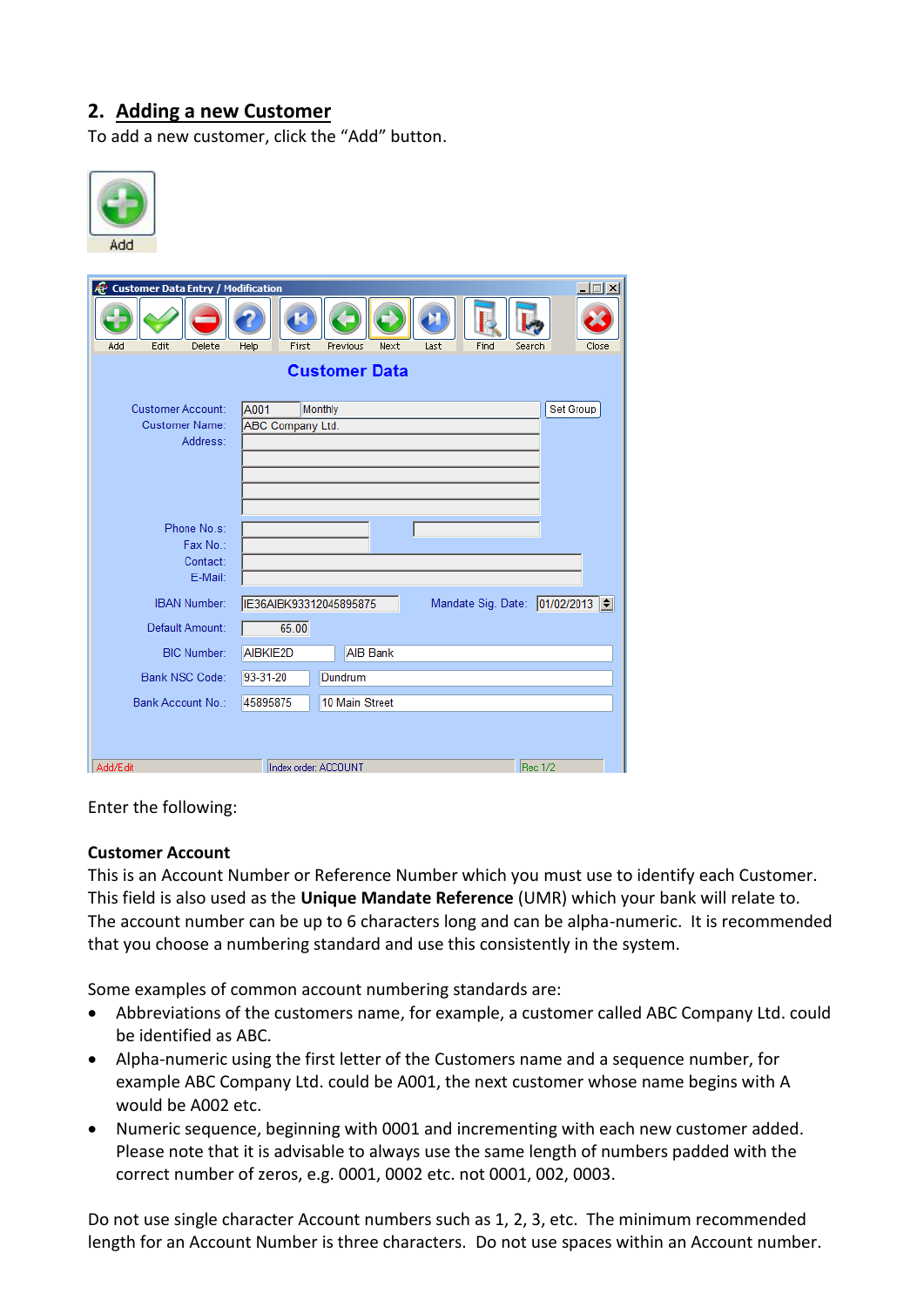If you use a separate Accounts system, you should ideally use the same Account No. in both systems.

Before adding a new customer, you can check the next available Account No. in the sequence used. To do this click the "Show Accounts Listing" button and follow the steps described on the screen. This facility will allow you to quickly identify the last customer in a certain sequence. A list of Customers will be displayed sorted Last to First. If you enter a letter the list will move to the last customer beginning with that letter allowing you to instantly determine the next Account No. to be used in that sequence.

*Important:* The Customer Account must correspond with the **Unique Mandate Reference** (UMR) which you must write on each completed Direct Debit mandate form received. This is so that the Bank will use the same reference number that you do when referring to the Customer in any documentation, e.g. notice of unpaid debits.

#### **Customer Name**

| <b>Address</b>                | Optional (See note below)                                                                                                                                                                                                                                                                                                     |
|-------------------------------|-------------------------------------------------------------------------------------------------------------------------------------------------------------------------------------------------------------------------------------------------------------------------------------------------------------------------------|
| <b>Phone No.s</b>             | Optional                                                                                                                                                                                                                                                                                                                      |
| <b>Fax No</b>                 | Optional                                                                                                                                                                                                                                                                                                                      |
| <b>Contact</b>                | Optional                                                                                                                                                                                                                                                                                                                      |
| Email                         | Optional                                                                                                                                                                                                                                                                                                                      |
| <b>IBAN Number</b>            | You must enter the Customers IBAN number which you can obtain<br>from their completed Direct Debit Mandate form. NOTE - If you are<br>setting up an existing customer for whom you do not have an IBAN                                                                                                                        |
|                               | code, you can go to the bottom of the screen and enter the<br>Customers Bank NSC Code and Bank Account No. (the pink fields)<br>and then click on the button to Create the IBAN code from those<br>fields.                                                                                                                    |
| <b>Mandate Signature Date</b> | This is the date on which the customer signed the Direct Debit<br>Mandate form.                                                                                                                                                                                                                                               |
| <b>Default Amount</b>         | If you will be processing Direct Debits for this customer for a fixed<br>amount each time, you should enter that amount as the Default<br>Amount. If you will be processing variable amounts you should leave<br>the Default Amount at zero and you may then enter the amount<br>each time you are processing Direct Debits.  |
| <b>BIC Number</b>             | This is the Bank Identifier Code for the Customers bank branch. It is<br>automatically determined from the IBAN number which you will<br>enter as described above. You do not need to enter this. It will be<br>determined after you have saved the Customer and it will be<br>displayed the next time you view the Customer. |
| <b>Bank NSC Code</b>          | This is the Customers Bank Account Sort Code. It is automatically<br>determined from the IBAN number which you will enter as described<br>above.                                                                                                                                                                              |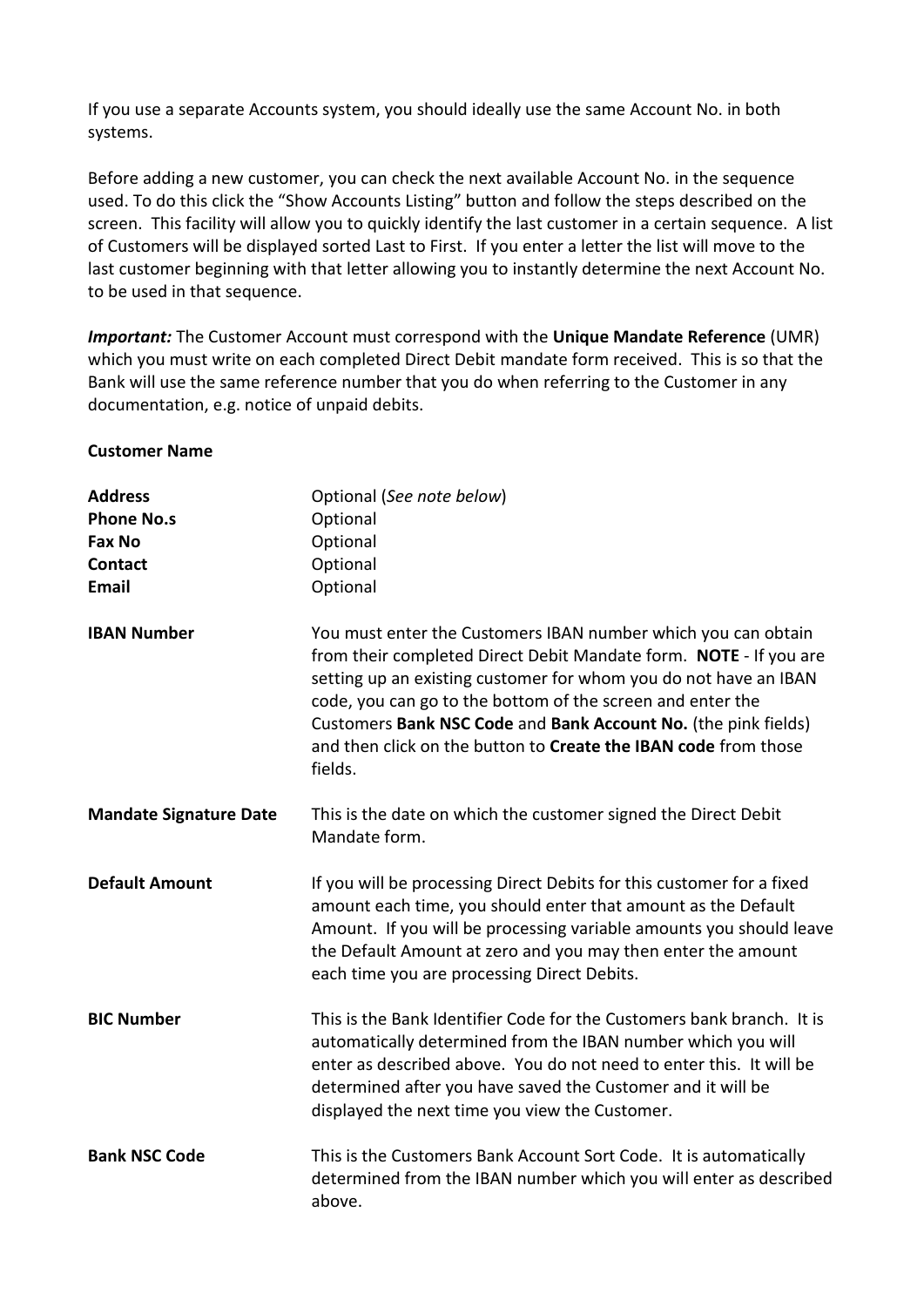**Bank Account No.** This is the Customers Bank Account number. It is automatically determined from the IBAN number which you will enter as described above (it is the last eight digits of the IBAN number).

When complete, click on the Save button.



When you save a new customer, you will be asked the following question:

| <b>First Presentation</b>      |
|--------------------------------|
|                                |
| Has this customer's Bank ever  |
| received a SEPA XML submission |
| using this bank account?       |
|                                |
| Yes<br>No                      |
|                                |
|                                |

If you are setting up a customer that has recently signed up on Direct Debit, then the answer to the above question is "No" – i.e. you have not yet processed Direct Debits for this customer.

If you are setting up AutoPay to replace another Direct Debit system, and you are adding Customers for which you have already processed Direct Debits then the answer to the above question is "Yes".

The above question is necessary because each Direct Debit transaction sent to the bank must be identified if it is the first Direct Debit that you are processing for the particular customer. This is done using a "Transaction Code" and is explained in further detail in the Help Sheet for Processing Direct Debits.

#### **Assigning the Customer to a Group**

Once you have saved a customer you can then assign the customer to group, if required.

Click on the "Set Group" button.

#### Set Group

A list of available Groups will be displayed and you may select the Group appropriate to this customer.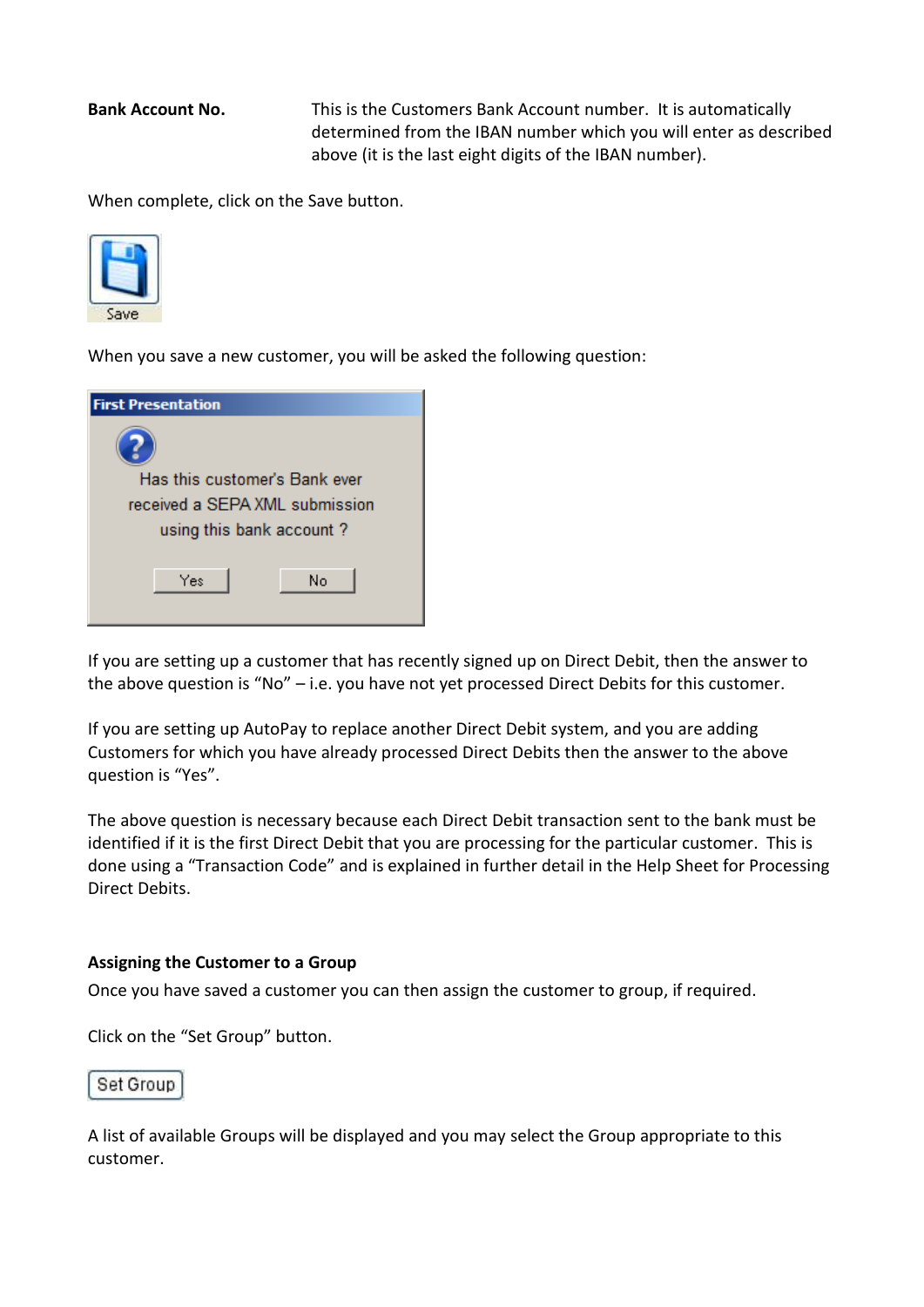### *Note re. Customers Address*

As a result of Brexit, if you are processing Direct Debit transactions from customers with UK bank accounts or if you use a UK bank to process your Direct Debits, your Direct Debit XML files must include the customers Address and Country details.

For such customers, the first two address lines must be populated with all or part of the Customers Address and the 5th address line must contain only the 2 character ISO country code for the Customer, e.g. "GB" for UK, "IE" for Ireland. These are the only address fields which will be included in the XML file.

**Please note that anything in the 5th address line other than a valid ISO country code will cause an XML file to fail bank validation.**

## **3. Finding a Customer for Edit or View**

#### **Finding a Customer by Name**

To search for a customer by Name where you know the exact name on file, click on the Find button



Then select the "Name" option.

|             | Please select the subject to find |                 |
|-------------|-----------------------------------|-----------------|
|             |                                   |                 |
| <br>Account | Name                              | <b>Bank Acc</b> |

A list of all customers will be displayed sorted alphabetically by Name. Enter the first few characters of the customer's name exactly as it is stored. As you type, the list will move to the next match for the name entered. To open a Customer, double-click on the required Customer or click "Select".

#### **Finding a Customer by Account No.**

You can do the same by Account No. using the "Account" option.

#### **Advanced Search**

To search for a customer where you don't know the exact name on file, click on the "Search" button.